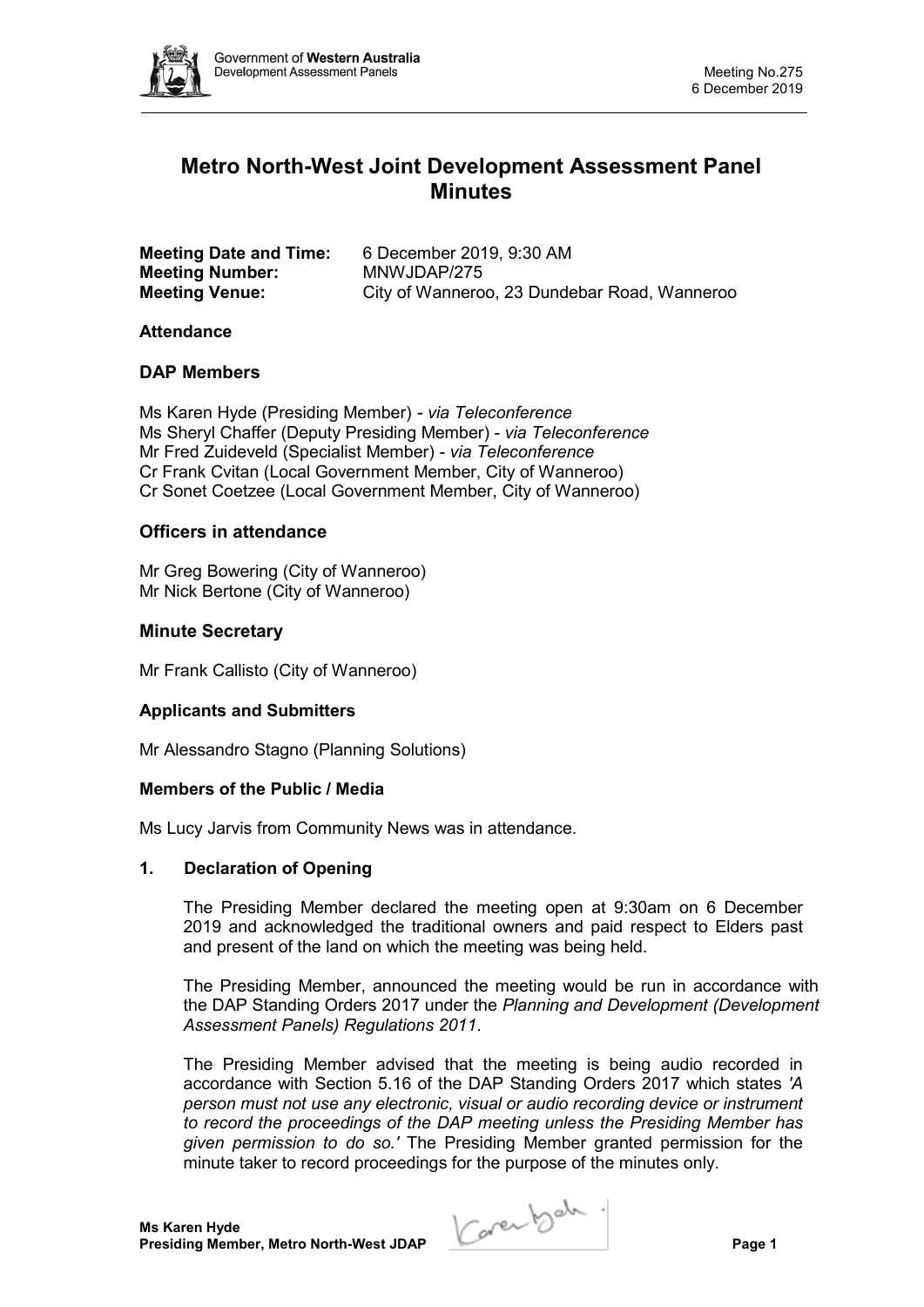

## **2. Apologies**

Nil

## **3. Members on Leave of Absence**

Nil

## **4. Noting of Minutes**

DAP members noted that signed minutes of previous meetings are available on the [DAP website.](https://www.dplh.wa.gov.au/about/development-assessment-panels/daps-agendas-and-minutes)

## **5. Declaration of Due Consideration**

All members declared that they had duly considered the documents.

## **6. Disclosure of Interests**

Nil

## **7. Deputations and Presentations**

- **7.1** Mr Alessandro Stagno (Planning Solutions) addressed the DAP in support of the application at Item 9.1 and responded to questions from the panel.
- **7.2** City of Wanneroo officers addressed the DAP in relation to the application at Item 9.1 and responded to questions from the panel.

## **8. Form 1 – Responsible Authority Reports – DAP Application**

Nil

## **9. Form 2 – Responsible Authority Reports – Amending or cancelling DAP development approval**

| 9.1 | <b>Property Location:</b>       | Lot 504 & 505 (813 & 815) Wanneroo Road and<br>Lot 47 (4) San Rosa Road, Wanneroo           |  |
|-----|---------------------------------|---------------------------------------------------------------------------------------------|--|
|     | <b>Development Description:</b> | Use and development of a child care centre<br>including parking, access, landscaping<br>and |  |
|     |                                 | signage                                                                                     |  |
|     | <b>Proposed Amendments:</b>     | Form 2.1 - Modifications to conditions and minor<br>amendments to built form                |  |
|     | Applicant:                      | <b>Planning Solutions</b>                                                                   |  |
|     | Owner:                          | WA Childcare Partners Pty Ltd                                                               |  |
|     | Responsible Authority:          | City of Wanneroo                                                                            |  |
|     | DAP File No:                    | DAP/18/01516                                                                                |  |
|     |                                 |                                                                                             |  |

## **REPORT RECOMMENDATION**

**Moved by:** Ms Karen Hyde **Seconded by:** Mr Fred Zuideveld

That the Metro North-West Joint Development Assessment Panel resolves to:

**Ms Karen Hyde Presiding Member, Metro North-West JDAP Page 2**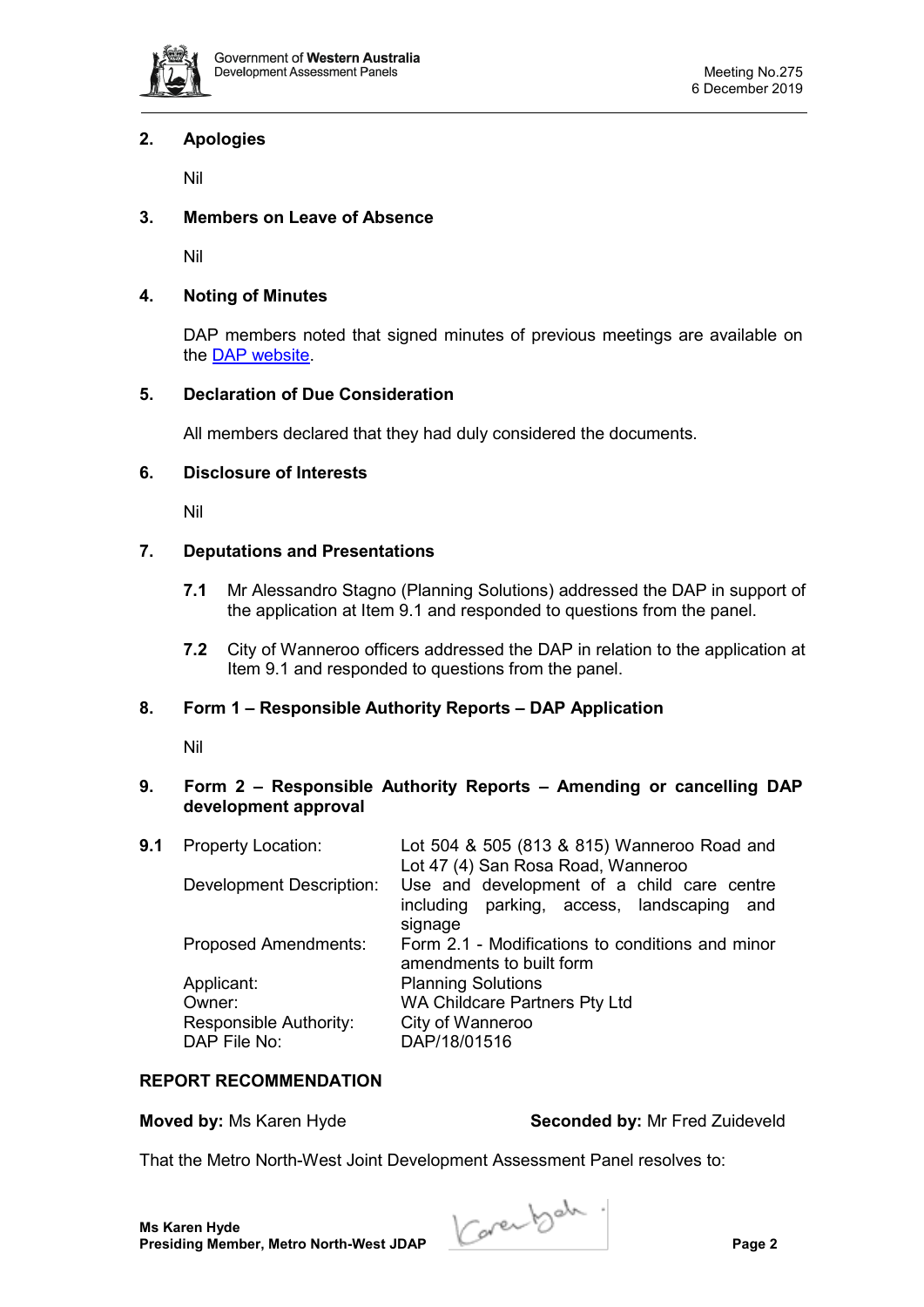

- 1. **Accept** that the DAP Application reference DAP/18/01516 as detailed on the DAP Form 2 dated 11 September 2019 is appropriate for consideration in accordance with regulation 17 of the *Planning and Development (Development Assessment Panels) Regulations 2011;*
- 2. **Approve** the DAP Application reference DAP/18/01516 as detailed on the DAP Form 2 dated 25 November 2019 and accompanying plans Site Plan (DA-100 B), Ground Floor Plan (DA-130 B), Elevations (DA-200 B and DA-201 B), Signage (DA-500\_C) and Outdoor Store 2 (DA-600\_A) in accordance with the provisions of the City of Wanneroo District Planning Scheme No. 2, for the proposed amendments to the approved Child Care Centre at Lot 504 and 505 (813 and 815) Wanneroo Road, Wanneroo and Lot 47 (4) San Rosa Road, Wanneroo, subject to:

The modification of Condition 2 as follows:

*2. A maximum of 83 children shall be accommodated within the 'Child Care Centre' at any one time.*

The addition of the following conditions:

- *19. Parking shall be managed to ensure that no more than 14 parking bays are used by staff at any one time;*
- *20. The signage and free-standing wall along the truncation of San Rosa Road and Wyonyill Street shall not exceed a maximum height of 1.4 metres above the Natural Ground Level;*
- *21. Signage shall not be illuminated; and*
- *22. A 300mm raised island is to be installed within the carpark as depicted on the plans.*

#### **Advice Notes**

1. All other conditions and requirements detailed on the previous approval DA2018/1398, dated 11 February 2019, shall remain unless altered by this application.

#### **AMENDING MOTION 1**

**Moved by:** Mr Fred Zuideveld **Seconded by:** Ms Sheryl Chaffer

That condition 19 be amended to read as follows:

*Parking shall be managed to ensure that no more than 14 parking bays are used by staff at any one time, except between 10am and 3pm.* 

#### **The Amending Motion was put and CARRIED (4/1).**

For: Ms Karen Hyde Mr Fred Zuideveld Ms Sheryl Chaffer Cr Sonet Coetzee

**Ms Karen Hyde**

**Presiding Member, Metro North-West JDAP Page 3**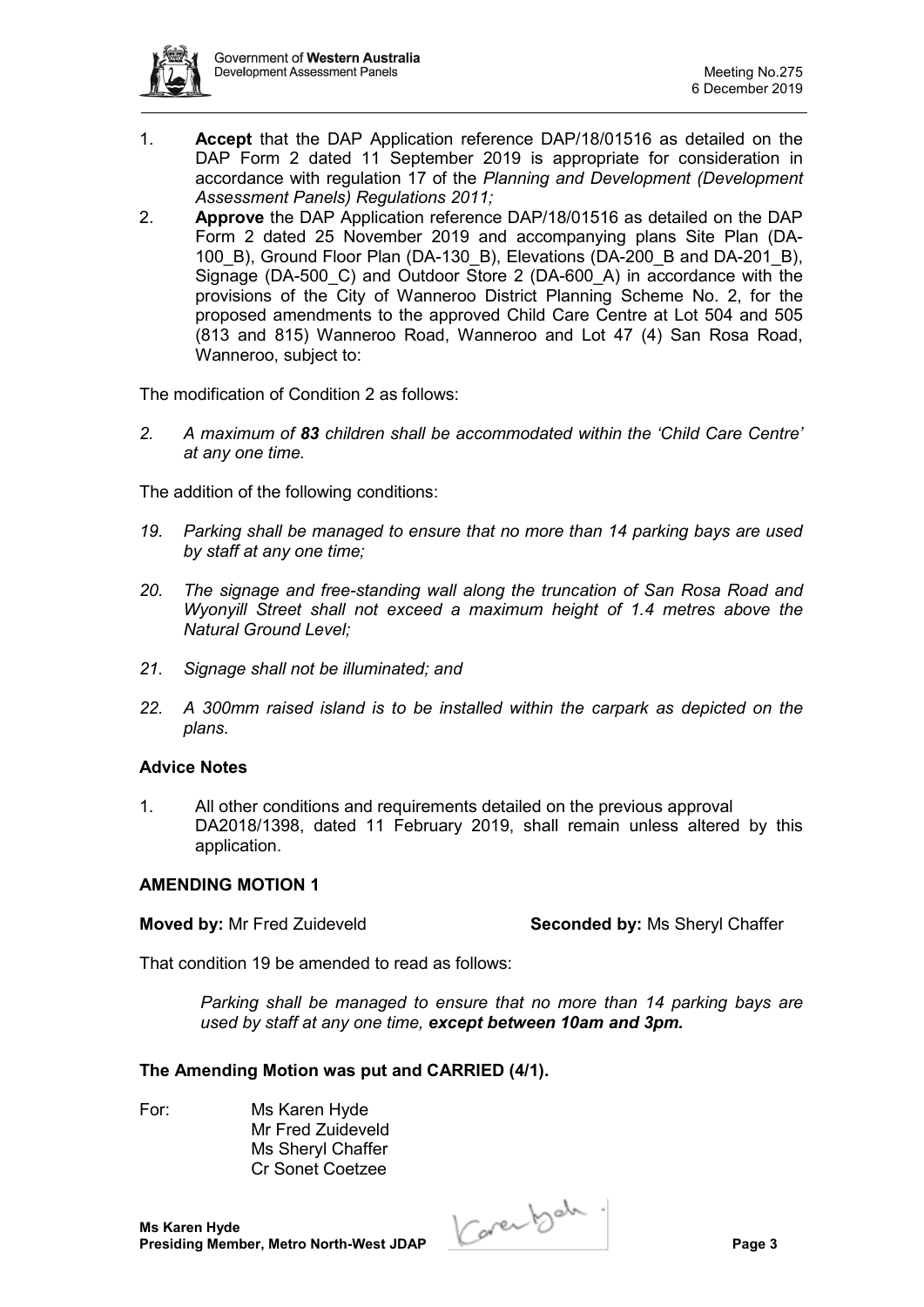

Against: Cr Frank Cvitan

**REASON:** The allow staff to utilise visitor parking bays as they are unlikely to be utilised between the hours of 10am and 3pm as these are off peak periods.

## **AMENDING MOTION 2**

**Moved by: Ms Sheryl Chaffer <b>Seconded by:** Cr Frank Cvitan

That condition 21 be amended to read as follows:

*Signage shall not be illuminated, except for the 'low signage' on the boundary fence which is located at the corner of Wanneroo Road and San Rosa Road.*

### **The Amending Motion was put and CARRIED UNANIMOUSLY.**

**REASON:** The illumination of the sign will provide a greater level of identification for the Child Care Centre.

### **REPORT RECOMMENDATION (AS AMENDED)**

That the Metro North-West Joint Development Assessment Panel resolves to:

- 1. **Accept** that the DAP Application reference DAP/18/01516 as detailed on the DAP Form 2 dated 11 September 2019 is appropriate for consideration in accordance with regulation 17 of the *Planning and Development (Development Assessment Panels) Regulations 2011;*
- 2. **Approve** the DAP Application reference DAP/18/01516 as detailed on the DAP Form 2 dated 25 November 2019 and accompanying plans Site Plan (DA-100 B), Ground Floor Plan (DA-130 B), Elevations (DA-200 B and DA-201 B), Signage (DA-500 C) and Outdoor Store 2 (DA-600 A) in accordance with the provisions of the City of Wanneroo District Planning Scheme No. 2, for the proposed amendments to the approved Child Care Centre at Lot 504 and 505 (813 and 815) Wanneroo Road, Wanneroo and Lot 47 (4) San Rosa Road, Wanneroo, subject to:

The modification of Condition 2 as follows:

*2. A maximum of 83 children shall be accommodated within the 'Child Care Centre' at any one time.*

The addition of the following conditions:

- *19. Parking shall be managed to ensure that no more than 14 parking bays are used by staff at any one time; except between 10am and 3pm.*
- *20. The signage and free-standing wall along the truncation of San Rosa Road and Wyonyill Street shall not exceed a maximum height of 1.4 metres above the Natural Ground Level;*
- *21. Signage shall not be illuminated, except for the 'low signage' on the boundary fence which is located at the corner of Wanneroo Road and San Rosa Road.*